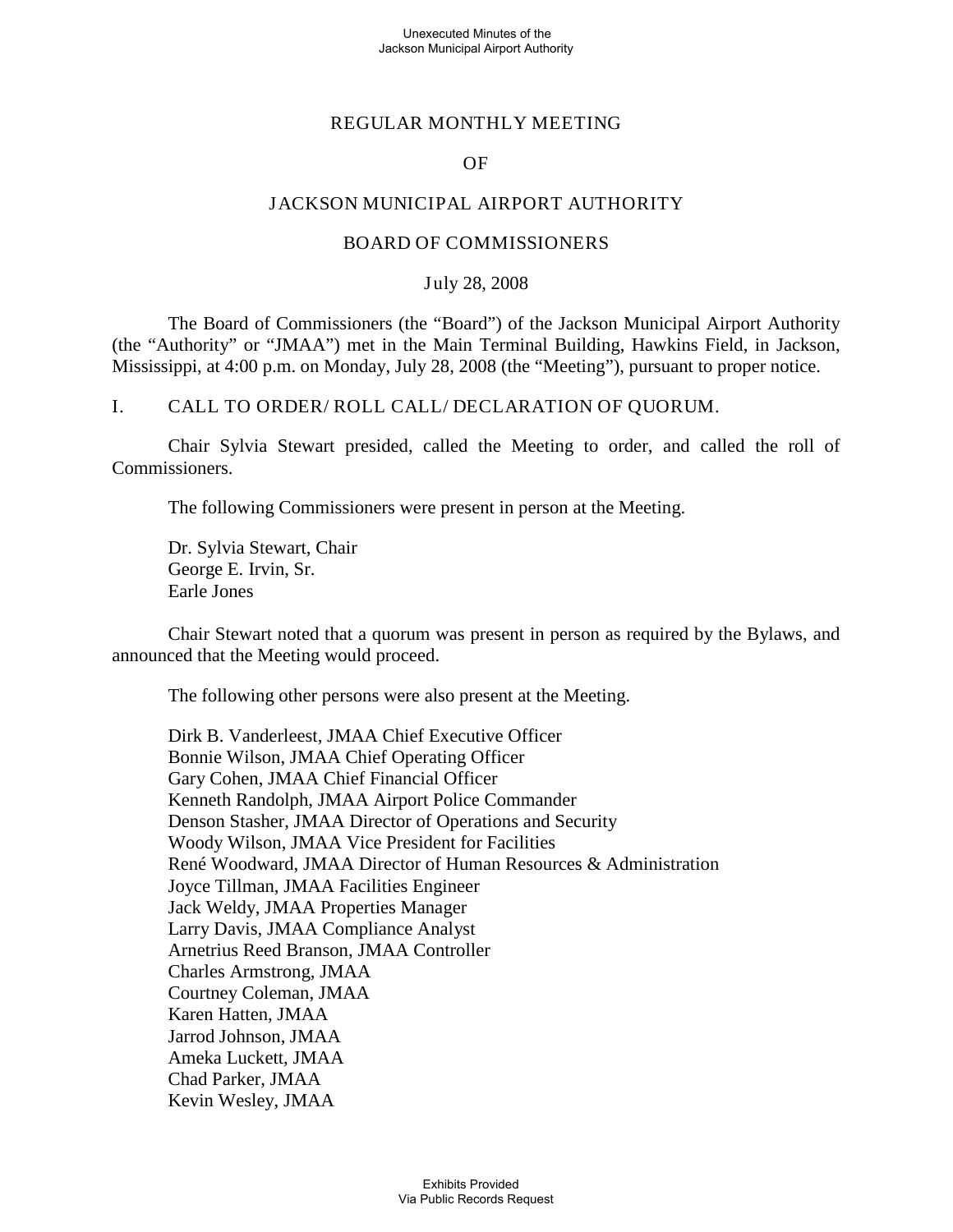Alan Moore, Baker Donelson Bearman Caldwell & Berkowitz, P.C. Jeff Wagner, Baker Donelson Bearman Caldwell & Berkowitz, P.C. Chuck Lott, Neel-Schaffer, Inc. Bernard LeBlanc, IMS Engineers Robin Onwuchuruba, IMS Engineers Mark Pyanov, Aero Jackson Robert Walker, Chief Administrative Officer, City of Jackson

# II. APPROVAL AND EXECUTION OF MINUTES.

#### A. **Planning and Economic Development Committee Meeting on June 23, 2008.**

#### B. **Open and Executive Sessions of Regular Monthly Meeting on June 23, 2008.**

#### $C<sub>1</sub>$ **Regular Work Session on July 24, 2008.**

The Board considered the minutes of the Planning and Economic Development Committee Meeting and the Open and Executive Sessions of the Regular Monthly Meeting on June 23, 2008, and the Regular Work Session on July 24, 2008.

After discussion, upon motion duly made by Commissioner Irvin, seconded by Commissioner Jones, and unanimously approved by the affirmative votes of all Commissioners present, the minutes were approved as presented and directed to be filed in the appropriate minute book and records of the Authority.

### III. PUBLIC COMMENTS.

Chair Stewart recognized the tenants at Hawkins Field. No public comments were offered by anyone.

### IV. **REPORTS.**

#### A. **Chief Executive Officer.**

- 1. Airport Project Manager Summary, Ending June 30, 2008.
- 2. Airport Activity Statistics Report, Ending June 30, 2008.

Mr. Vanderleest directed the Board's attention to the Airport Project Manager Summary and the Airport Activity Statistics Report, as found in the packet distributed to the Board prior to the Meeting (the "Packet"), and discussed these reports and various other projects with the Board. A copy of the Packet is attached as an exhibit to the minutes of the Meeting.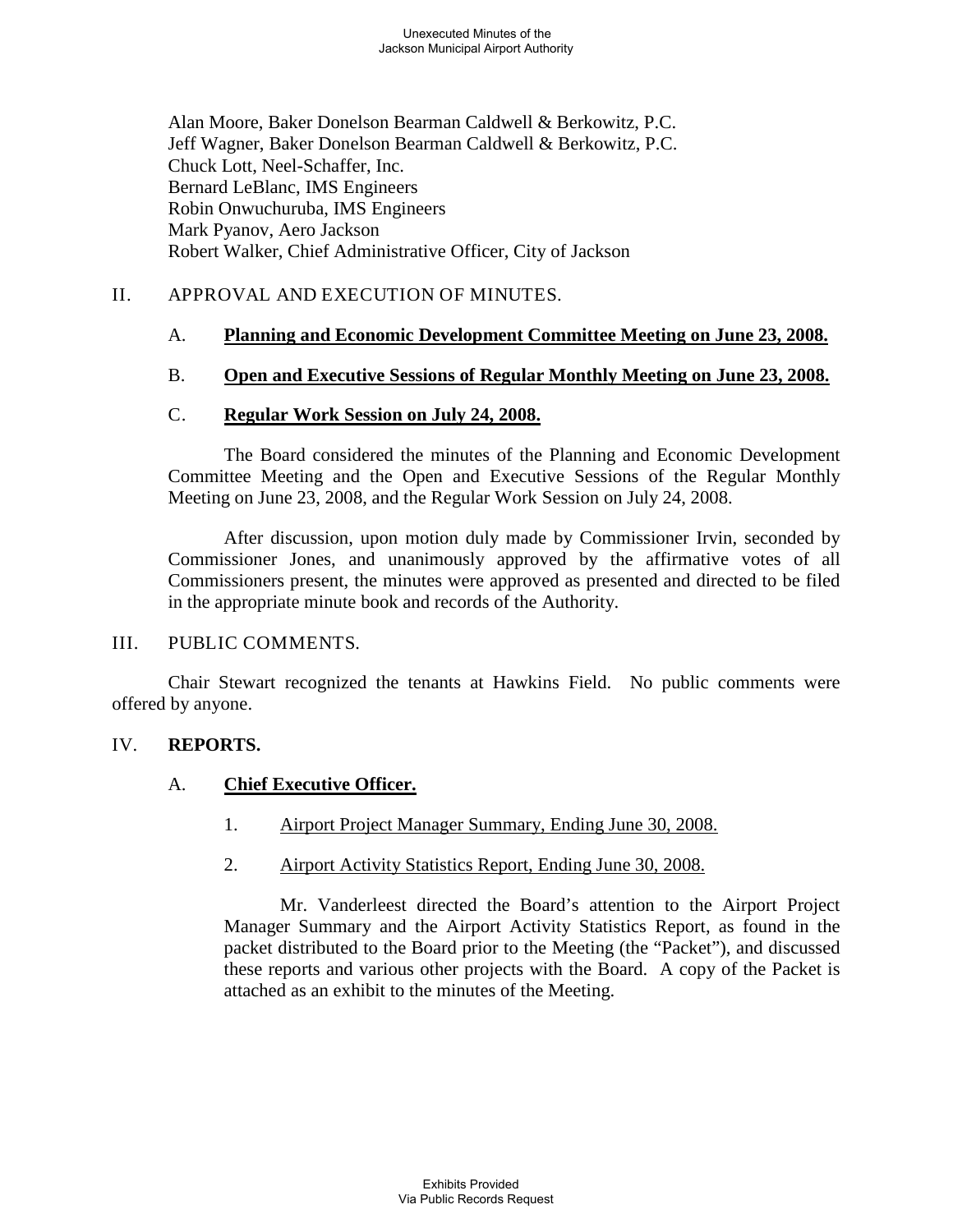- 3. Employee Recognitions.
	- a. July 2008: Karen Hatten, Purchasing Agent, Department of Human Resources and Administration.

Mr. Vanderleest recognized and commended Ms. Hatten as Employee of the Month for July 2008.

- b. Professional Development Recognitions.
	- (1) Jackson Municipal Airport Authority The Airport News and Training Network Digicast 2007 Excellence Award for Airport Training, American Association of Airport Executives (AAA).

Mr. Vanderleest thanked the JMAA staff for helping JMAA receive this distinguished Award.

- c. Summer Interns.
	- (1) Woodrow Wilson, JMAA Vice President for Facilities, introduced and presented certificates to the following summer interns: Charles Armstrong and Kevin Wesley.
	- (2) Kenneth Randolph, JMAA Airport Police Commander, introduced and presented certificates to the following summer interns: Courtney Coleman and Jarrod Johnson.
	- (3) Larry Davis, JMAA Compliance Analyst, introduced and presented a certificate to Ameka Luckett, a summer intern.

#### B. **Attorney.**

Mr. Moore said he had nothing to report at this time.

### V. ACTION ITEMS.

#### A. **Financial Matters.**

- 1. Financial Reports for June 2008: Accept.
	- a. Balance Sheet.
	- b. Income Statement.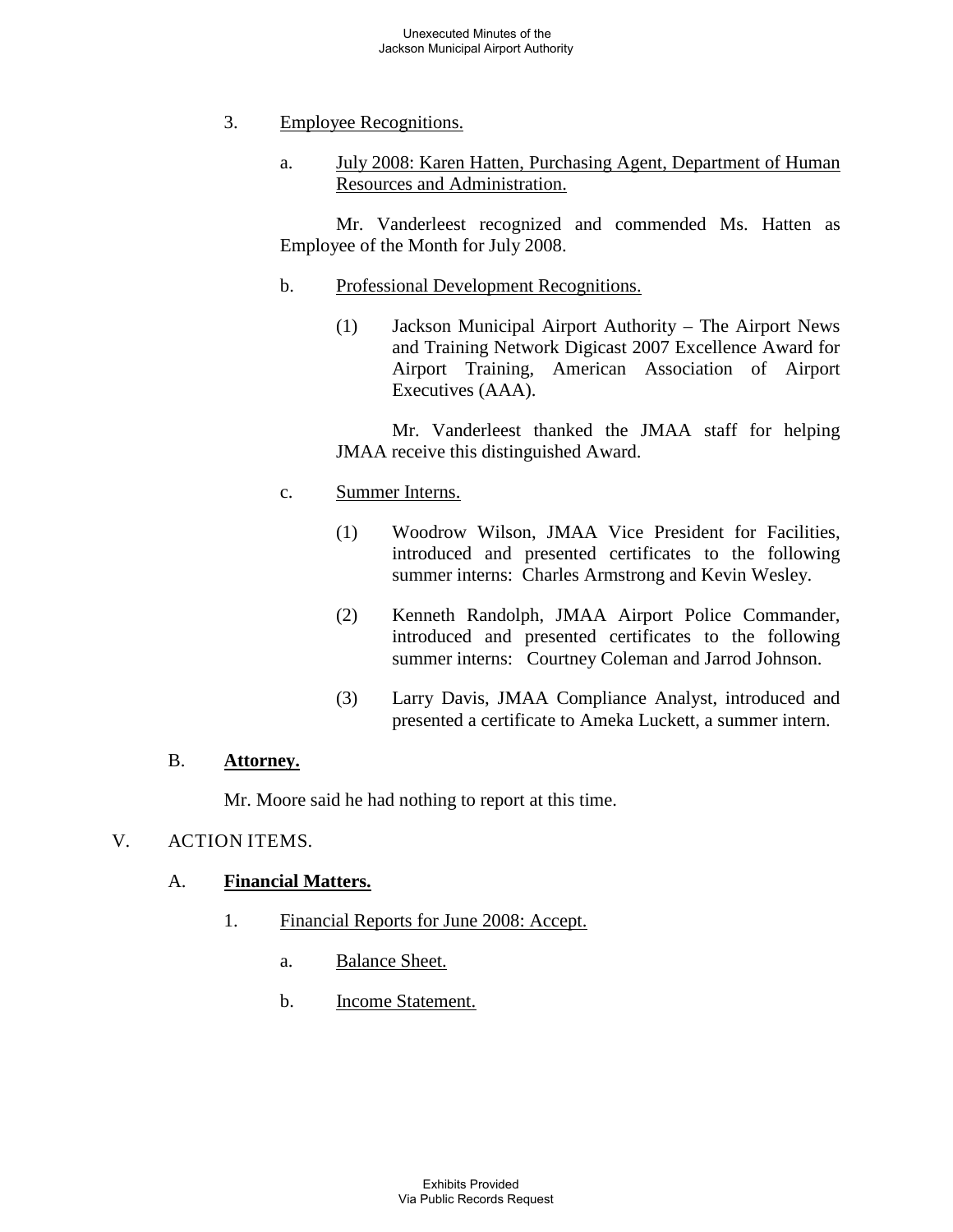#### 2. Claims Docket for June 2008: Approve.

Mr. Vanderleest discussed with the Board the Financial Reports for the Authority for the month of June 2008 and the Claims Docket for June 2008, as found in the Packet.

After discussion, upon motion duly made by Commissioner Jones, seconded by Commissioner Irvin, and unanimously approved by the affirmative votes of all Commissioners present, the Board adopted the following resolution.

# **RESOLUTION ACCEPTING FINANCIAL REPORTS FOR JUNE 2008 AND APPROVING AND AUTHORIZING PAYMENT OF CLAIMS DOCKET FOR JUNE 2008**

**WHEREAS**, the Board of Commissioners (the "Board") of the Jackson Municipal Airport Authority (the "Authority") has reviewed and considered (i) certain financial statements for the Authority for the month and period ending June 30, 2008 (the "Financial Reports"), and (ii) the Claims Docket of the Authority for the month of June 2008 (the "Claims"), both the Financial Reports and the Claims being (i) included in the packet distributed to the Board prior to the July 28, 2008, Regular Monthly Meeting of the Board, and (ii) incorporated herein by reference;

**NOW, THEREFORE, BE IT RESOLVED**, the Board hereby (i) accepts the Financial Reports and (ii) approves and authorizes payment of the Claims in the total amount of \$616,986.17.

#### B. **Service Agreements.**

1. JMAA Project No. 017-08, Old Maintenance Facility Demolition and Environmental Remediation, JEIA: Approve Professional Services Agreement and Authorize Advertisement for Bids.

Mr. Vanderleest directed the Board's attention to the memorandum in the Packet which described this matter, and discussed this matter with the Board.

After discussion, upon motion duly made by Commissioner Irvin, seconded by Commissioner Jones, and unanimously approved by the affirmative votes of all Commissioners present, the Board adopted the following resolution.

# **RESOLUTION APPROVING AND AUTHORIZING NEGOTIATION AND EXECUTION OF PROFESSIONAL SERVICES AGREEMENT WITH ADVANCED ENVIRONMENTAL CONSULTANTS, INC. AND AUTHORIZING PUBLICATION OF ADVERTISEMENT FOR BIDS**

**WHEREAS**, the staff of the Jackson Municipal Airport Authority (the "Authority") has recommended that the Board of Commissioners (the "Board") of the Authority approve and authorize (i) negotiation and execution of a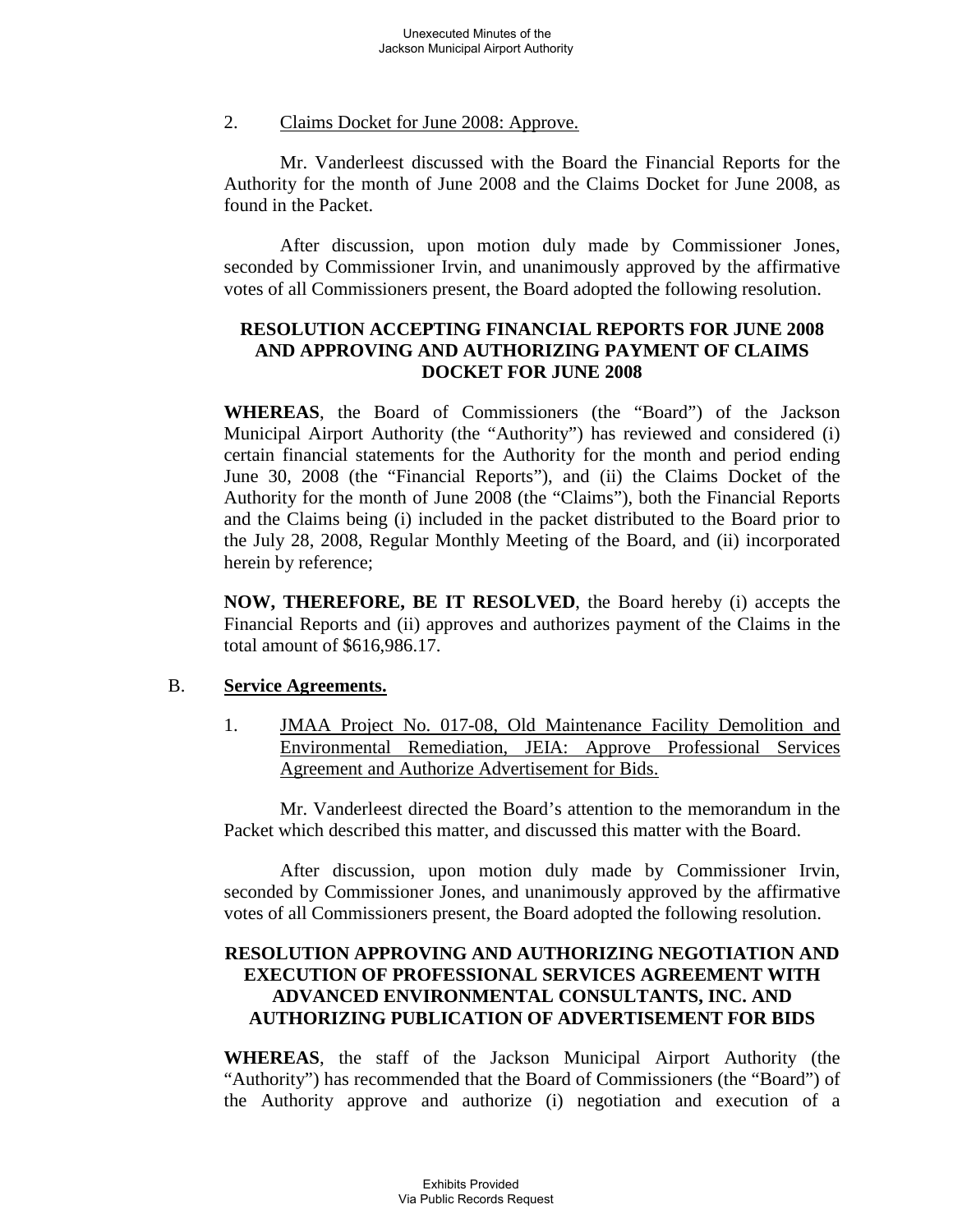professional services agreement (the "Agreement") with Advanced Environmental Consultants, Inc. ("AEC") to provide professional engineering and environmental services in connection with demolition of the Old Maintenance Facility at Jackson-Evers International Airport ("the Project") and (ii) publication of an advertisement for bids for demolition and remediation in connection with the Project, all as more particularly described in that certain memorandum dated July 21, 2008 (the "Memorandum"), a copy of which is (i) included in the packet distributed to the Board prior to the July 28, 2008, Regular Monthly Meeting of the Board and (ii) incorporated herein by reference; and

**WHEREAS**, the Board has reviewed the Memorandum and considered said recommendations by the staff of the Authority;

**NOW, THEREFORE, BE IT RESOLVED**, the Board hereby determines that it would be in the best interests of and in furtherance of the duties and responsibilities of the Authority to, and the Board hereby does, approve and authorize (i) negotiation and execution of the Agreement with AEC, said Agreement to be in such form and to contain such terms and conditions consistent with the Memorandum and the foregoing as may be deemed appropriate by the Chief Executive Officer of the Authority, as evidenced by his execution thereof, and (ii) publication of an advertisement for bids for the Project.

### C. **Construction Projects.**

- 1. JMAA Project No. 006-08, Installation of a New Aviation Fuel Tank, JEIA: Award Contract.
- 2. JMAA Project No. 016-08, Portraits Carousel, JEIA: Award Contract.
- 3. JMAA Project No. 014-08, Airfield Marking Enhancements, JEIA: Award Contract.

Mr. Vanderleest directed the Board's attention to the memoranda in the Packet which described these matters, and discussed these matters with the Board.

After discussion, upon motion duly made by Commissioner Jones, seconded by Commissioner Irvin, and unanimously approved by the affirmative votes of all Commissioners present, the Board adopted the following resolution.

# **RESOLUTION APPROVING AND AUTHORIZING CERTAIN ACTIONS WITH RESPECT TO CERTAIN CONSTRUCTION PROJECTS**

**WHEREAS**, the staff of the Jackson Municipal Airport Authority (the "Authority") has recommended that the Board of Commissioners (the "Board") of the Authority approve and authorize certain actions with respect to certain construction projects identified below, all as more particularly described in certain memoranda (i) included in the packet distributed to the Board prior to the July 28,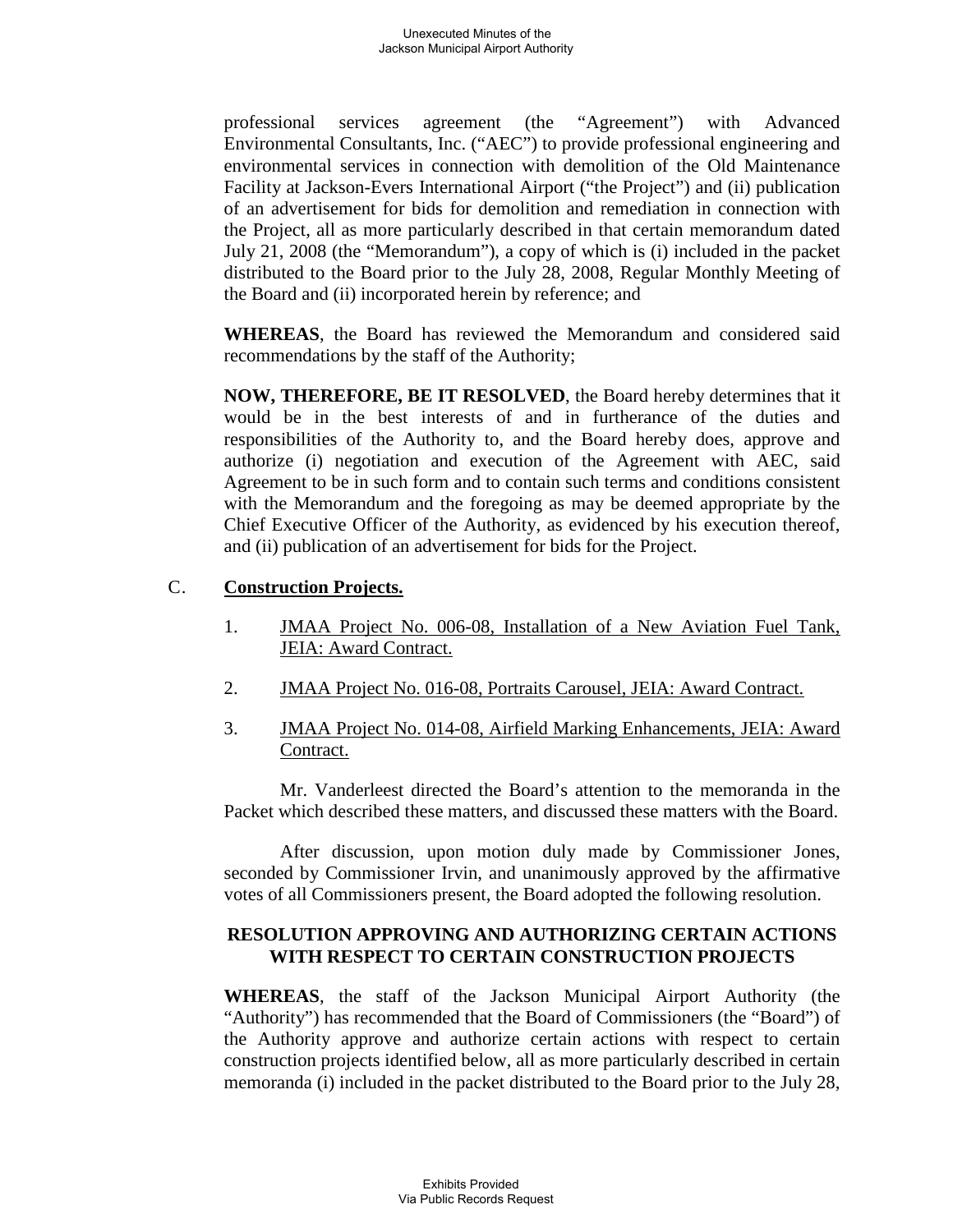2008, Regular Monthly Meeting of the Board (separately, each a "Memorandum;" collectively, the "Memoranda") and (ii) incorporated herein by reference; and

**WHEREAS**, the Board has reviewed the Memoranda and considered the recommendations by the staff of the Authority;

**NOW, THEREFORE, BE IT RESOLVED**, the Board hereby determines that it would be in the best interests of and in furtherance of the duties and responsibilities of the Authority to, and the Board hereby does, take the following action:

- 1. The Board hereby accepts the bid by Lyon Construction Company, Inc. ("Lyon") in the amount of \$230,000.00 for JMAA Project No. 006-08 for installation of a new aviation fuel tank at Jackson-Evers International Airport ("JEIA") (the "Fuel Tank Project") as the lowest and best bid for the Fuel Tank Project, and approves and authorizes negotiation, execution and accomplishment of an agreement (the "Lyon Agreement") with Lyon to accomplish the Fuel Tank Project, all as more particularly described in the Memorandum dated July 21, 2008, relating to this matter, said Lyon Agreement to be in such form and to contain such terms and conditions consistent with said Memorandum as may be deemed appropriate by the Chief Executive Officer of the Authority, as evidenced by his execution thereof.
- 2. The Board hereby accepts the bid by Digital Imaging Group, LLC ("DIG") in the amount of \$32,858.00 for JMAA Project No. 017-08 for purchase and installation of two portrait carousels at JEIA (the "Portrait Project") as the lowest and best bid for the Portrait Project, and approves and authorizes negotiation, execution and accomplishment of an agreement (the "DIG Agreement") with DIG to accomplish the Portrait Project, all as more particularly described in the Memorandum dated July 21, 2008, relating to this matter, said Portrait Agreement to be in such form and to contain such terms and conditions consistent with said Memorandum as may be deemed appropriate by the Chief Executive Officer of the Authority, as evidenced by his execution thereof.
- 3. The Board hereby accepts the bid by Traffic Control Products Company, Inc. ("TCPC") in the amount of \$37,675.00 for JMAA Project No. 014-08 for painting of airfield markings at JEIA (the "Airfield Marking Project") as the lowest and best bid for the Airfield Marking Project, and approves and authorizes negotiation, execution and accomplishment of an agreement (the "TCPC Agreement") with TCPC to accomplish the Airfield Marking Project, all as more particularly described in the Memorandum dated July 21, 2008, relating to this matter, said TCPC Agreement to be in such form and to contain such terms and conditions consistent with said Memorandum as may be deemed appropriate by the Chief Executive Officer of the Authority, as evidenced by his execution thereof.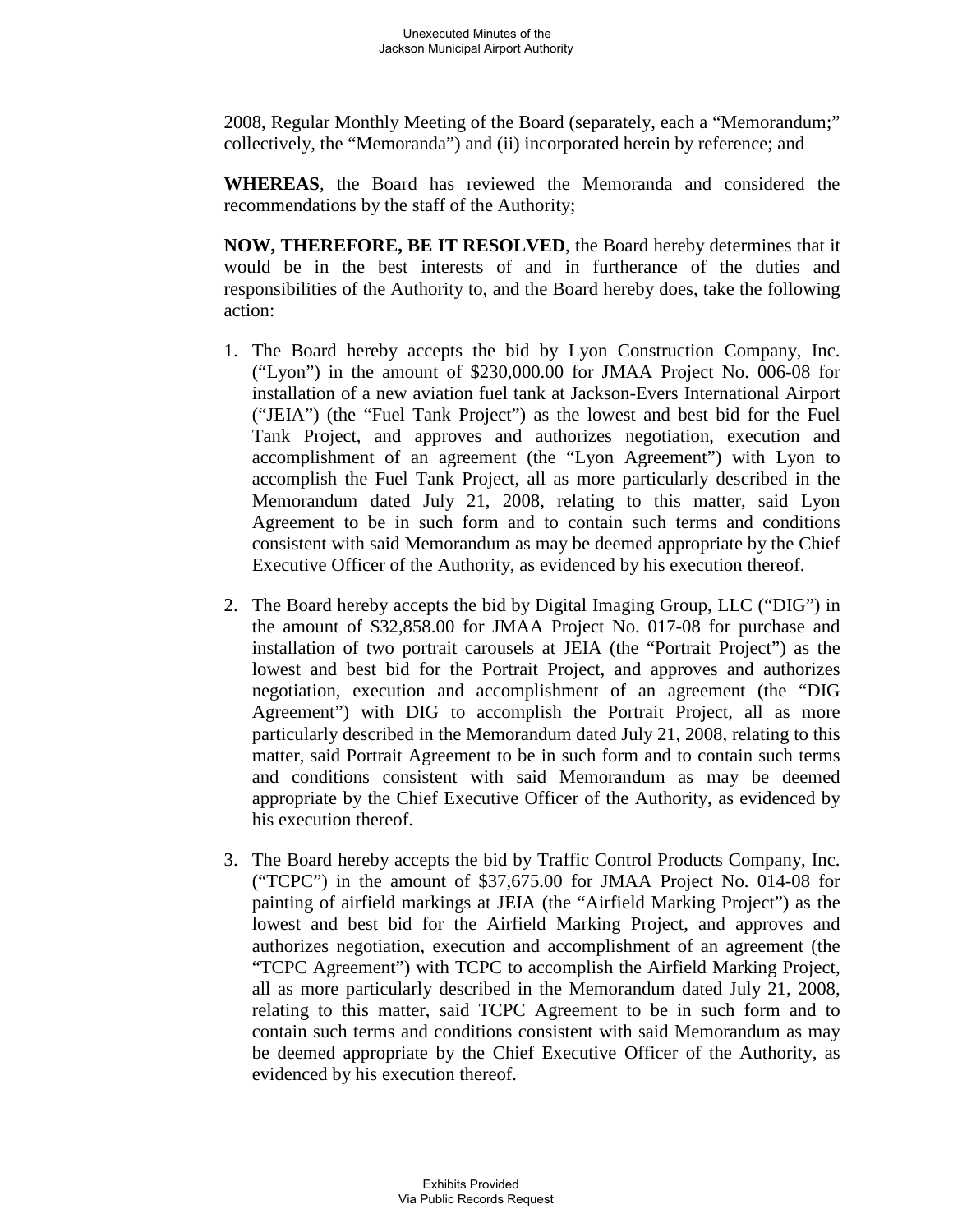### D. **Procurements.**

No procurements were discussed, and no action was taken on any procurement, at the Meeting.

### E. **Lease and Concession Agreements.**

- 1. Request for Proposals, Automated Teller Machines, JEIA: Authorize Publication of Request for Proposals.
- 2. Extension of Rental Car Concession Agreements, JEIA: Authorize Extensions.

Mr. Vanderleest directed the Board's attention to the memoranda in the Packet which described these matters, and discussed these matters with the Board.

After discussion, upon motion duly made by Commissioner Jones, seconded by Commissioner Irvin, and unanimously approved by the affirmative votes of all Commissioners present, the Board adopted the following resolution.

# **RESOLUTION APPROVING AND AUTHORIZING CERTAIN ACTIONS RELATING TO LEASE AND CONCESSION AGREEMENTS**

**WHEREAS**, the staff of the Jackson Municipal Airport Authority (the "Authority") has recommended that the Board of Commissioners (the "Board") of the Authority approve and authorize certain actions with respect to certain lease and concession agreements identified below, all as more particularly described in certain memoranda (i) included in the packet distributed to the Board prior to the July 28, 2008, Regular Monthly Meeting of the Board (separately, each a "Memorandum;" collectively, the "Memoranda") and (ii) incorporated herein by reference; and

**WHEREAS,** the Board has reviewed the Memoranda and considered said recommendations by the staff of the Authority;

**NOW, THEREFORE, BE IT RESOLVED**, the Board hereby determines that it would be in the best interests of and in furtherance of the duties and responsibilities of the Authority to, the Board hereby does, take the following action:

- 1. The Board approves and authorizes preparation and publication of a request for proposals to locate up to five (5) automatic teller machines ("ATMs") in the Main Terminal Building at Jackson-Evers International Airport, as more particularly described in the Memorandum dated June 30, 2008, relating to this matter.
- 2. The Board approves and authorizes negotiation and execution of an extension to each of the current Non-Exclusive Concession Agreements for On-Airport